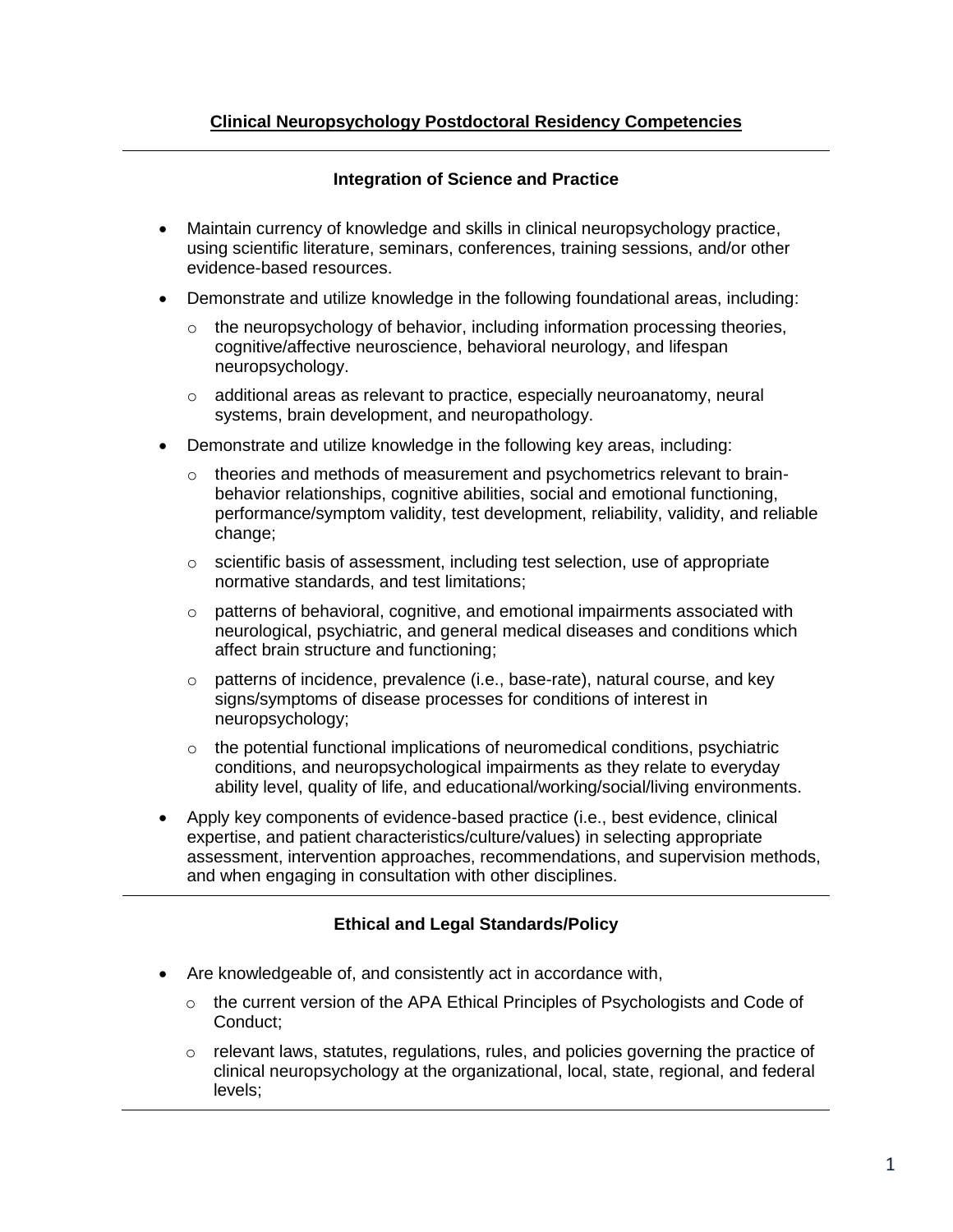- o relevant professional standards and guidelines.
- Are conversant with ethical and legal issues relevant to psychologists and neuropsychologists' activities across settings, including informed consent, provider roles and relationships with patients/examinees, third party assessments, use of technicians/psychometrists, third party observers, disclosure of neuropsychological test data, test security, and assessment of performance/symptom validity.
- Recognize ethical dilemmas as they arise, apply ethical decision-making processes to resolve dilemmas, and utilize professional and legal consultation as appropriate.
- Conduct self in an ethical manner in all professional activities.

### **Individual and Cultural Diversity**

- Demonstrate an understanding of how their own personal/cultural history, attitudes, and biases may affect how they understand and interact with people different from themselves.
- Integrate current theoretical and empirical knowledge of diversity issues in neuropsychological assessment, research, treatment, and consultation (e.g. health disparities, language differences, educational level, cultural context, literacy, individual differences); understand and appreciate how cultural, linguistic, disability, and other demographic/socioeconomic factors affect the process and outcomes of neuropsychological assessments and the application of normative data and interpretations in specific populations.
- Demonstrate the ability to integrate awareness and knowledge of individual and cultural differences in the conduct of professional roles (e.g., research, services, and other professional activities). This includes the ability to apply a framework for working effectively with areas of individual and cultural diversity not previously encountered over the course of their careers. Also included is the ability to work effectively with individuals whose group membership, demographic characteristics, or worldviews create conflict with their own.

### **Professional Identity & Relationships/Self-Reflective Practice**

- Possess knowledge of the varying roles of clinical neuropsychologists across settings (e.g., practice, research, training) and assessment/intervention contexts.
- Demonstrate professional behavior and comportment that reflects the values and attitudes of clinical neuropsychology.
- Maintain productive relationships with a variety of individuals and demonstrate effective interpersonal skills, including the ability to manage difficult communication well.
- Engage in reflective self-assessment regarding limits of competence (e.g., knowledge base and skill sets necessary for practice).
- Exhibit awareness of personal and professional problems and demonstrate positive coping strategies with personal and professional stressors and challenges.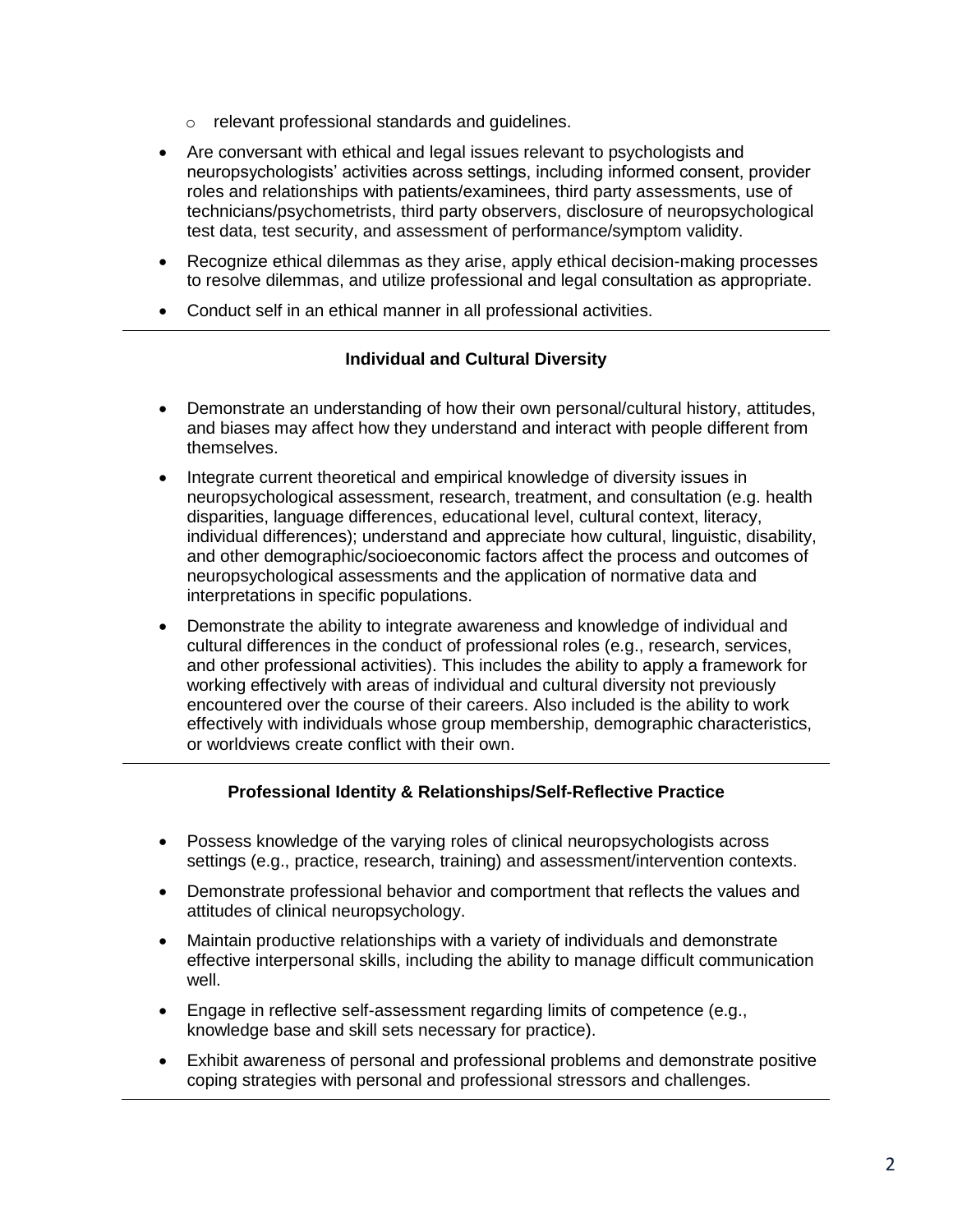## **Interdisciplinary Systems/Consultation**

- Understand the key issues, concepts, and roles in related disciplines (e.g., neurology, psychiatry, neuroradiology, rehabilitation, and education) and other health professions, communicate effectively with other professionals, make appropriate referrals to them, and integrate their perspectives into case conceptualizations.
- Function effectively in consulting roles across settings (e.g., clinical, legal, public policy, research), clarifying referral questions, applying knowledge appropriate to each setting, and communicating results to referral sources both verbally and in writing.

#### **Assessment**

- In neuropsychological assessment, accurately discern and clarify assessment questions, including who will be the "consumers" of the assessment results, and how assessment results will be utilized.
- Effectively gather information essential to addressing assessment questions, utilizing
	- o clinical interviews;
	- o targeted behavioral observations;
	- o records reviews;
	- $\circ$  selection, administration, and scoring of neuropsychological tests appropriate to specific assessment contexts.
- Interpret assessment results to produce integrated conceptualizations, accurate diagnostic classifications, and useful recommendations.
- Communicate both orally and in written reports the results and conclusions of assessments in an accurate, helpful, and understandable manner, sensitive to a range of audiences.
- Address issues related to specific patient populations by referring to providers with specialized competence when appropriate, obtaining consultation, utilizing appropriate normative data, and describing limitations in assessment interpretation.

#### **Intervention**

- Understand evidenced-based intervention practices to address cognitive and behavioral problems present in different clinical populations.
- Understand how complex neurobehavioral disorders and sociocultural factors can affect the applicability of interventions.
- Employ assessment and provision of feedback for therapeutic benefit.